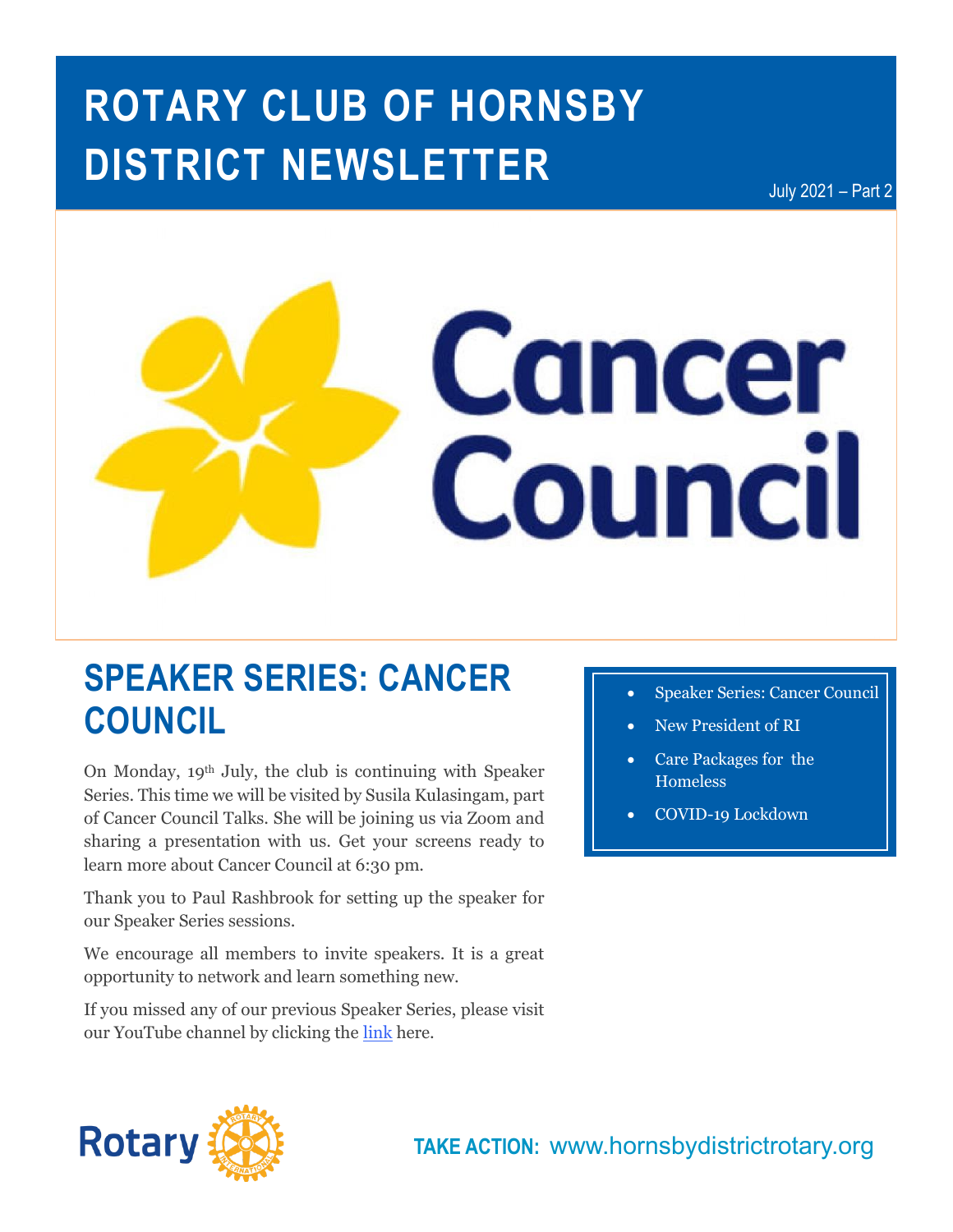### **NEW PRESIDENT OF RI**

For the Rotary year 2021-2022, we have a new President. As Rotary members you may have read and heard his speeches. If not, we would like to share a little bit about the Rotary member leading Rotary International this year.

#### **Shekar Mehta, President 2021-22, Rotary Club of Calcutta-Mahanagar, West Bengal, India**



Mehta, an accountant, is chair of the Skyline Group, a real estate development company he founded. He is also a director of Operation Eyesight Universal (India), a Canada-based organization.

Mehta has been actively involved in disaster response and is a trustee of ShelterBox, UK. After the 2004 Indian Ocean tsunami, he helped build nearly 500 homes for families affected by the disaster.

He pioneered a program that has performed more than 1,500 life-changing heart surgeries in South Asia. He is also the architect of the TEACH Program, which promotes literacy throughout India and has reached thousands of schools.

A Rotary member since 1984, Mehta has served Rotary as director, member or chair of several committees, zone coordinator, training leader, member of The Rotary Foundation Cadre of Technical Advisers, and district governor. He is also the chair of Rotary Foundation (India).

Mehta has received Rotary's Service Above Self Award and The Rotary Foundation's Citation for Meritorious Service and Distinguished Service Awards.



Campaign ends 18 July!

### **Care Packages for the Homeless**

The campaign for the care packages will end on Sunday, 18 July. We thank all the supporters for contributing to such a worthy cause especially in challenging times like these.

Once lockdown is lifted, Gemma and members of the club will purchase items to make up the care packages. We will then identify where to distribute them.

Stay tuned to hear more!